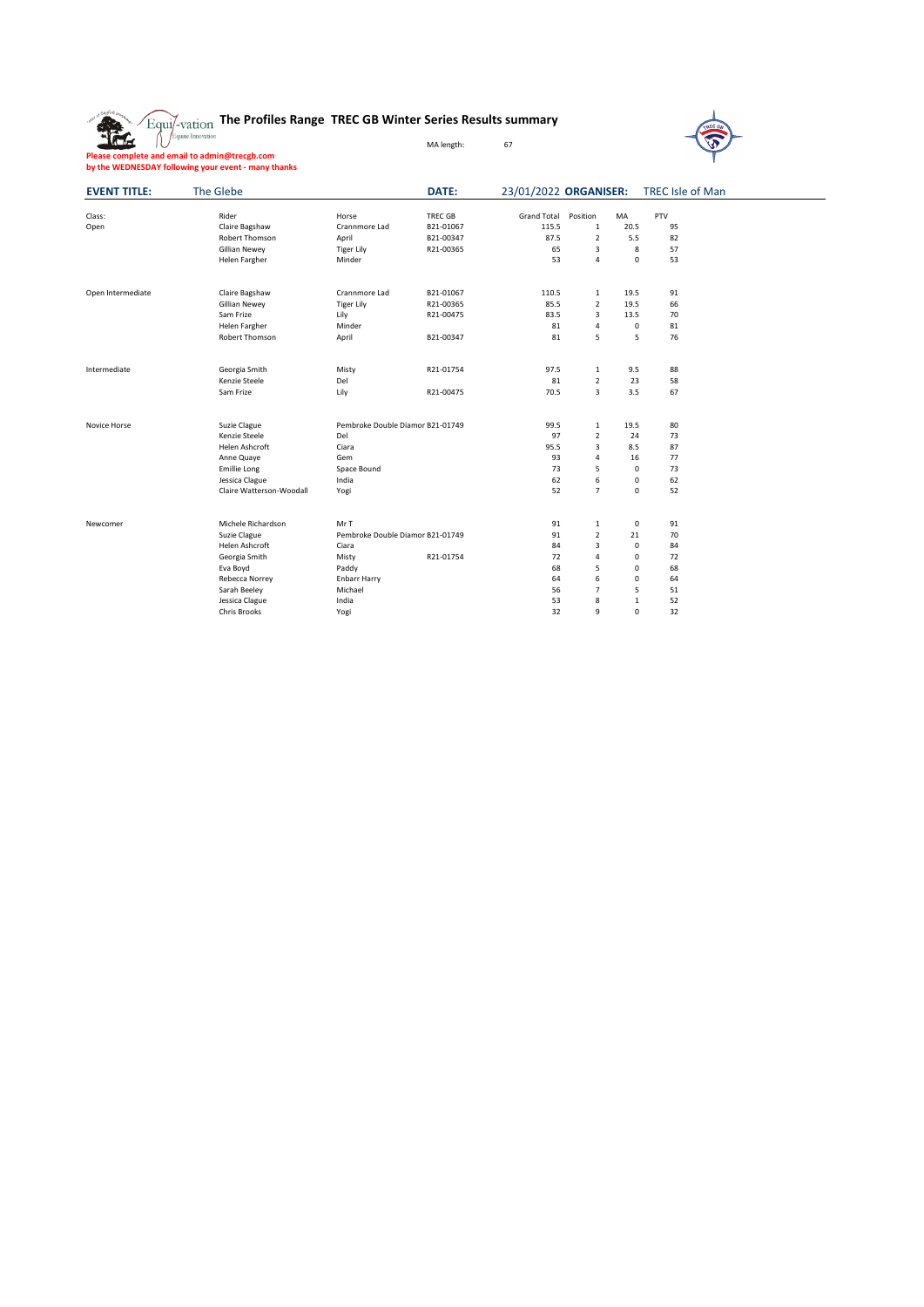

| <b>RIDER</b>         | <b>TREC GB NO</b> | Weave<br>HORSE (very important) |                 | S. Beno<br>Jump | Cardrop | Ridden Bridge | Immobility      | <sup>Leap</sup> Ditch | Ridden<br>Remount | Fallen Branches<br>"Corrigor |                 | Deductions for circling | <b>PTV</b><br><b>TOTAL</b> | CANTER | WALF | <b>MA</b><br><b>TOTAL</b> | <b>GRAND</b><br><b>ITOTAL</b> | ⊢<br><b>POSI</b> |
|----------------------|-------------------|---------------------------------|-----------------|-----------------|---------|---------------|-----------------|-----------------------|-------------------|------------------------------|-----------------|-------------------------|----------------------------|--------|------|---------------------------|-------------------------------|------------------|
| Claire Bagshaw       | B21-01067         | Crannmore Lad                   | 10 <sup>1</sup> |                 |         | 10 I          | 10              |                       |                   |                              | 10              |                         |                            |        |      | 20.5                      | 115.5                         |                  |
| Robert Thomson       | B21-00347         | April                           | 10              |                 |         |               | 10              | 10                    |                   |                              |                 |                         | 82                         |        | 3.5  |                           | 87.5                          |                  |
| <b>Gillian Newey</b> | R21-00365         | Tiger Lily                      | 10 <sup>1</sup> |                 |         |               | 10 <sub>l</sub> | 10                    |                   |                              | 10 <sup>1</sup> |                         |                            |        |      |                           |                               |                  |
| <b>Helen Fargher</b> |                   | Minder                          |                 |                 |         |               | 10              |                       |                   |                              |                 |                         | 53.                        |        |      |                           | 53                            |                  |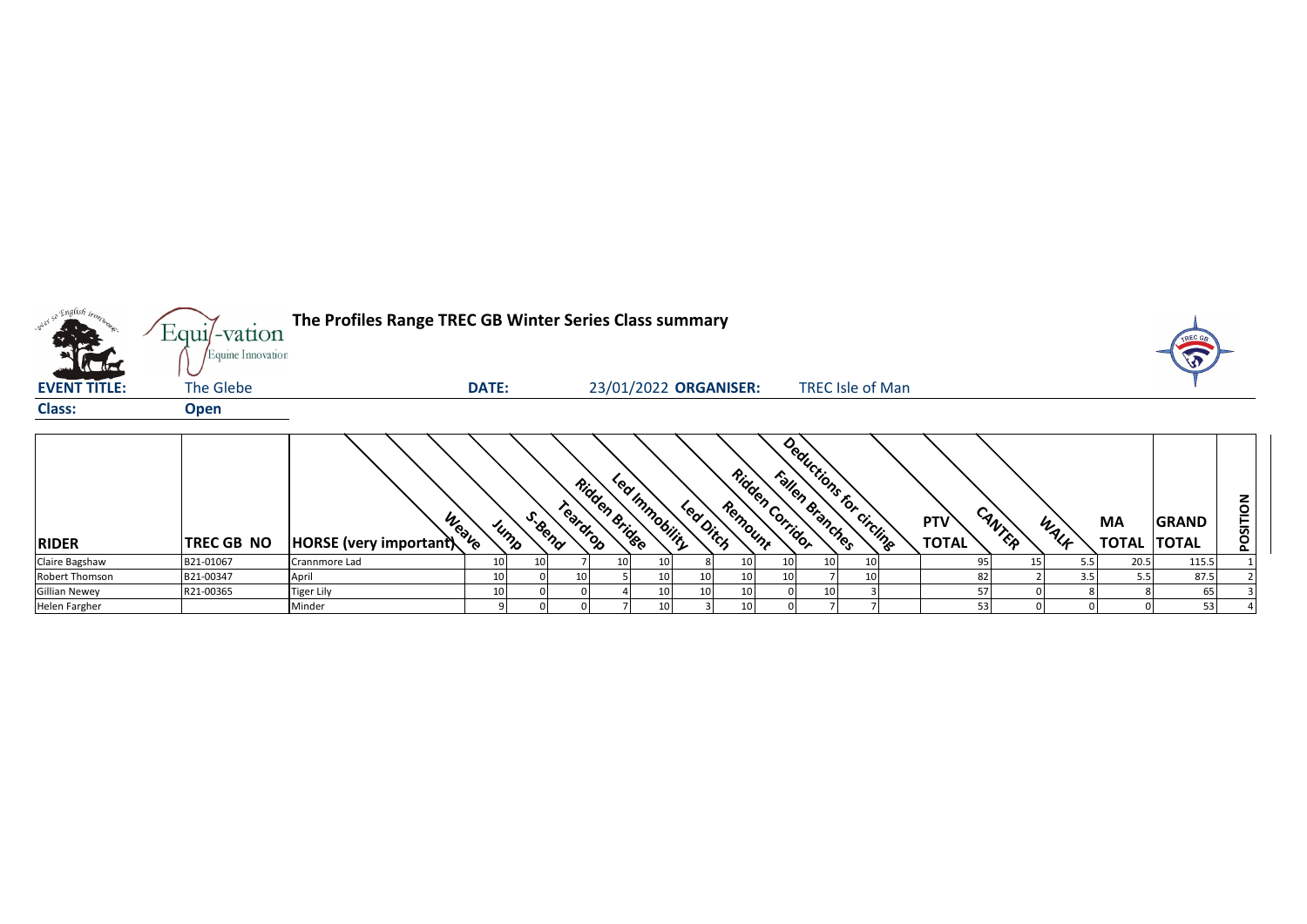| what so English isom | Equi/-vation<br>Equine Innovation | The Profiles Range TREC GB Winter Series Class summary |              |                 |          |               |                |           |                            |                                            |                 |                         |                     |        |      |                                 | TREC G       |          |
|----------------------|-----------------------------------|--------------------------------------------------------|--------------|-----------------|----------|---------------|----------------|-----------|----------------------------|--------------------------------------------|-----------------|-------------------------|---------------------|--------|------|---------------------------------|--------------|----------|
| <b>EVENT TITLE:</b>  | The Glebe                         |                                                        | <b>DATE:</b> |                 |          |               |                |           | 23/01/2022 ORGANISER:      |                                            |                 | <b>TREC Isle of Man</b> |                     |        |      |                                 |              |          |
| <b>Class:</b>        | <b>Open Intermediate</b>          |                                                        |              |                 |          |               |                |           |                            |                                            |                 |                         |                     |        |      |                                 |              |          |
| <b>RIDER</b>         | TREC GB NO                        | HORSE (very important) to                              |              | S. Bend<br>Jump | Teardrop | Ridden Bridge | Led Innobility | Led Dirch | Ridden Corridor<br>Remount | Deductions for circling<br>Fallen Branches |                 |                         | PTV<br><b>TOTAL</b> | CANTER | WALF | <b>MA</b><br><b>TOTAL TOTAL</b> | <b>GRAND</b> | POSITION |
| Claire Bagshaw       | B21-01067                         | Crannmore Lad                                          | 10           | 10              |          |               |                |           | 10                         | 10                                         | 10 <sup>1</sup> |                         | 91                  |        | 4.5  | 19.5                            | 110.5        |          |
| <b>Gillian Newey</b> | R21-00365                         | Tiger Lily                                             | 10           |                 |          |               |                |           | 10                         |                                            | 10 <sup>1</sup> | 10                      | 66                  |        | 4.5  | 19.5                            | 85.5         |          |
| Sam Frize            | R21-00475                         | Lily                                                   | 10           |                 | 10       |               |                | 10        | 10                         | 10                                         | 10 <sup>1</sup> |                         | 70                  | 12.5   |      | 13.5                            | 83.5         |          |
| Helen Fargher        |                                   | Minder                                                 | 10           |                 |          |               |                |           | 10                         | 10                                         |                 | 10                      | 81                  |        |      |                                 | 81           |          |
| Robert Thomson       | B21-00347                         | April                                                  | 10           |                 | 10       |               |                |           | 10                         | 10                                         |                 |                         | 76                  |        |      |                                 | 81           |          |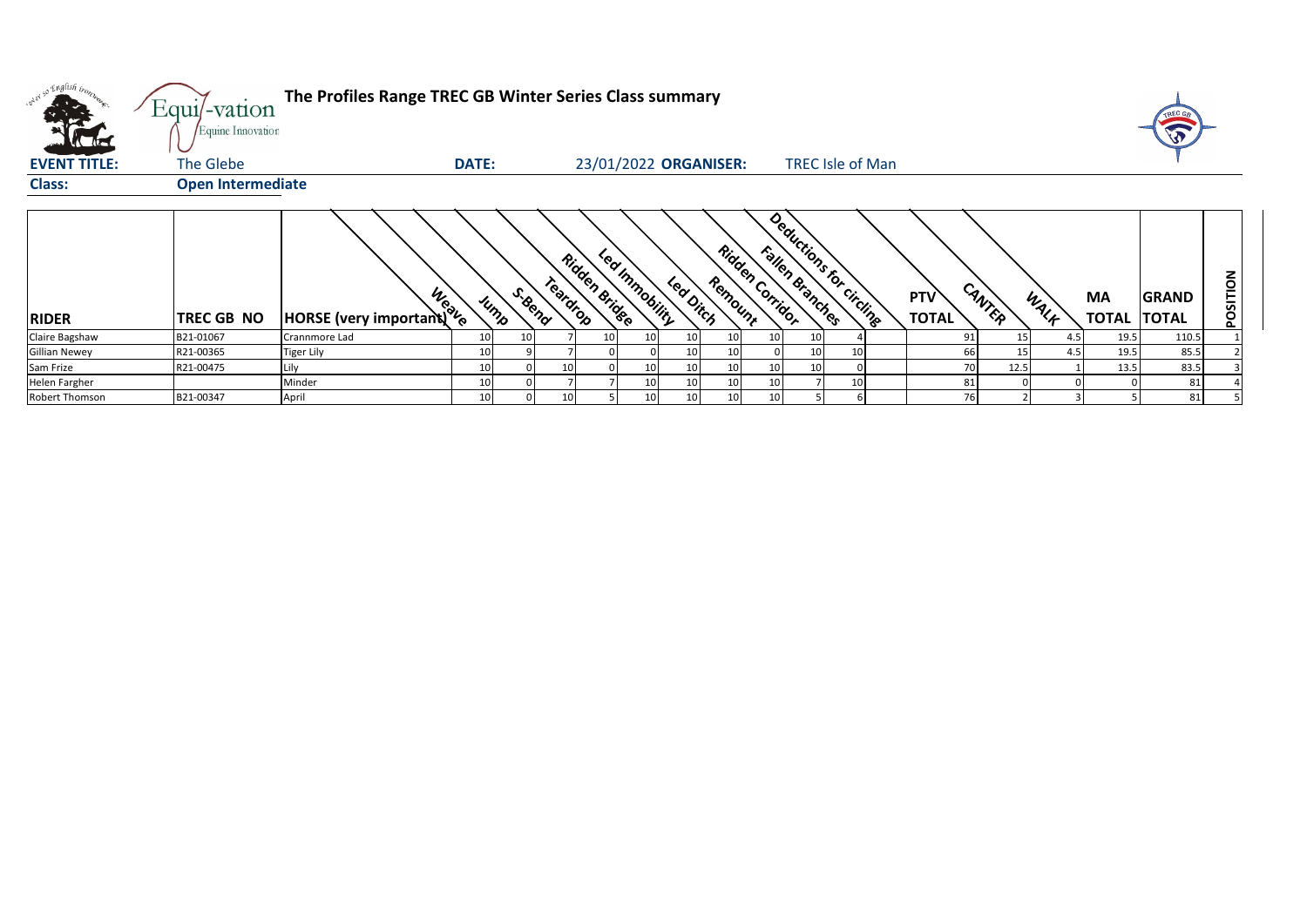|                     | Equi/-vation                   | The Profiles Range TREC GB Winter Series Class summary |              |         |          |               |                       |                      |                 |                 |                         |                            |        |      |                    |                              |          |
|---------------------|--------------------------------|--------------------------------------------------------|--------------|---------|----------|---------------|-----------------------|----------------------|-----------------|-----------------|-------------------------|----------------------------|--------|------|--------------------|------------------------------|----------|
| <b>EVENT TITLE:</b> | Equine Innovation<br>The Glebe |                                                        | <b>DATE:</b> |         |          |               | 23/01/2022 ORGANISER: |                      |                 |                 | <b>TREC Isle of Man</b> |                            |        |      |                    |                              |          |
| <b>Class:</b>       | Intermediate                   |                                                        |              |         |          |               |                       |                      |                 |                 |                         |                            |        |      |                    |                              |          |
| <b>RIDER</b>        | <b>TREC GB NO</b>              | HORSE (very important) to                              | Jump         | S. Bend | Teardrop | Ridden Bridge | Led Inmobility        | Remount<br>Led Ditch | Ridden Corridor | Fallen Branches | Deductions for circling | <b>PTV</b><br><b>TOTAL</b> | CANTER | WALK | MA<br><b>TOTAL</b> | <b>GRAND</b><br><b>TOTAL</b> | POSITION |
| Georgia Smith       | R21-01754                      | Misty                                                  |              |         |          |               | 10                    |                      |                 |                 |                         | 88                         | 9.5    |      | 9.5                | 97.5                         |          |
| Kenzie Steele       |                                | Del                                                    |              |         |          |               |                       |                      |                 |                 |                         | 58                         |        |      |                    |                              |          |
| Sam Frize           | R21-00475                      | Lily                                                   | 10           |         |          |               |                       |                      |                 |                 |                         | 67                         |        | 3.5  | 3.5                | 70.5                         |          |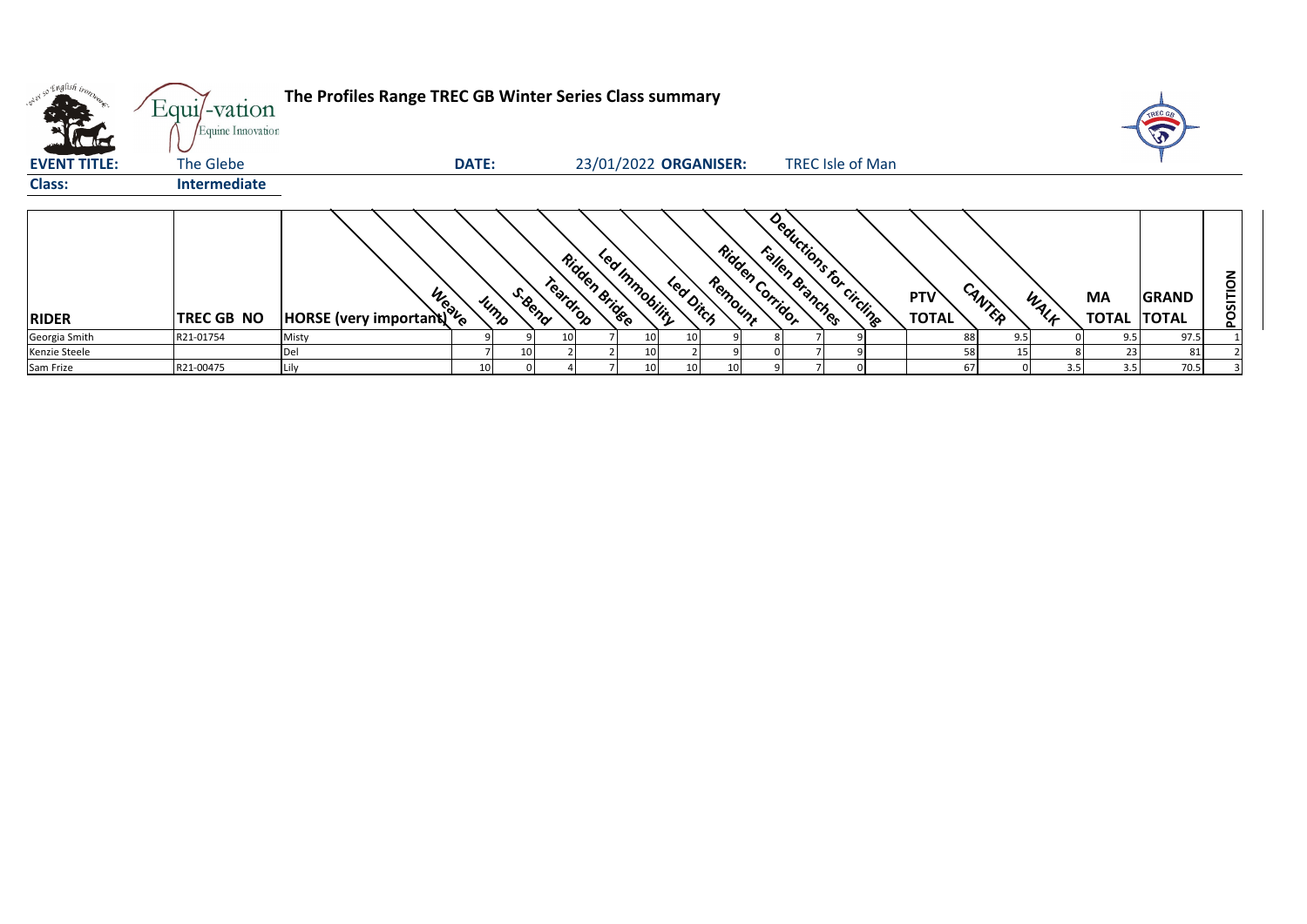| w <sup>ed 50</sup> English tronn. | Equi/-vation<br>Equine Innovation | The Profiles Range TREC GB Winter Series Class summary |              |                 |          |               |                       |                       |         |                                    |                         |                            |        |      |                           | TREC GE                      |          |
|-----------------------------------|-----------------------------------|--------------------------------------------------------|--------------|-----------------|----------|---------------|-----------------------|-----------------------|---------|------------------------------------|-------------------------|----------------------------|--------|------|---------------------------|------------------------------|----------|
| <b>EVENT TITLE:</b>               | The Glebe                         |                                                        | <b>DATE:</b> |                 |          |               |                       | 23/01/2022 ORGANISER: |         |                                    | TREC Isle of Man        |                            |        |      |                           |                              |          |
| <b>Class:</b>                     | <b>Novice Horse</b>               |                                                        |              |                 |          |               |                       |                       |         |                                    |                         |                            |        |      |                           |                              |          |
| <b>RIDER</b>                      | <b>TREC GB NO</b>                 | HORSE (very important)                                 |              | S. Bend<br>Jump | Teardrop | Ridden Bridge | <b>Led Innobility</b> | Led Ditch             | Remount | Ridden Corridor<br>Fallen Branches | Deductions for circling | <b>PTV</b><br><b>TOTAL</b> | CANTER | WALK | <b>MA</b><br><b>TOTAL</b> | <b>GRAND</b><br><b>TOTAL</b> | POSITION |
| <b>Suzie Clague</b>               | B21-01749                         | Pembroke Double Diamond                                | 10           | 10              |          |               | 10 <sup>1</sup>       | 10                    |         |                                    |                         | 80                         | 15     | 4.5  | 19.5                      | 99.5                         |          |
| Kenzie Steele                     |                                   | Del                                                    |              | 10 <sup>1</sup> |          |               |                       | 10                    |         |                                    |                         | 73                         | 15     |      | 24                        | 97                           |          |
| Helen Ashcroft                    |                                   | Ciara                                                  | 10           | 10 <sup>1</sup> |          |               | 10 <sup>1</sup>       |                       |         |                                    |                         | 87                         | 8.5    |      | 8.5                       | 95.5                         |          |
| Anne Quaye                        |                                   | Gem                                                    | 10           |                 |          |               | 10                    |                       |         |                                    |                         | 77                         | 15     |      | 16                        | 93                           |          |
| <b>Emillie Long</b>               |                                   | Space Bound                                            | 10           |                 |          |               |                       | 10                    | 10      |                                    |                         | 73                         |        |      |                           | 73                           |          |
| Jessica Clague                    |                                   | India                                                  |              |                 |          |               | 10                    |                       |         |                                    |                         | 62                         |        |      |                           | 62                           |          |
| Claire Watterson-Woodall          |                                   | Yogi                                                   | 8            |                 |          |               |                       |                       |         |                                    |                         | 52                         |        |      |                           | 52                           |          |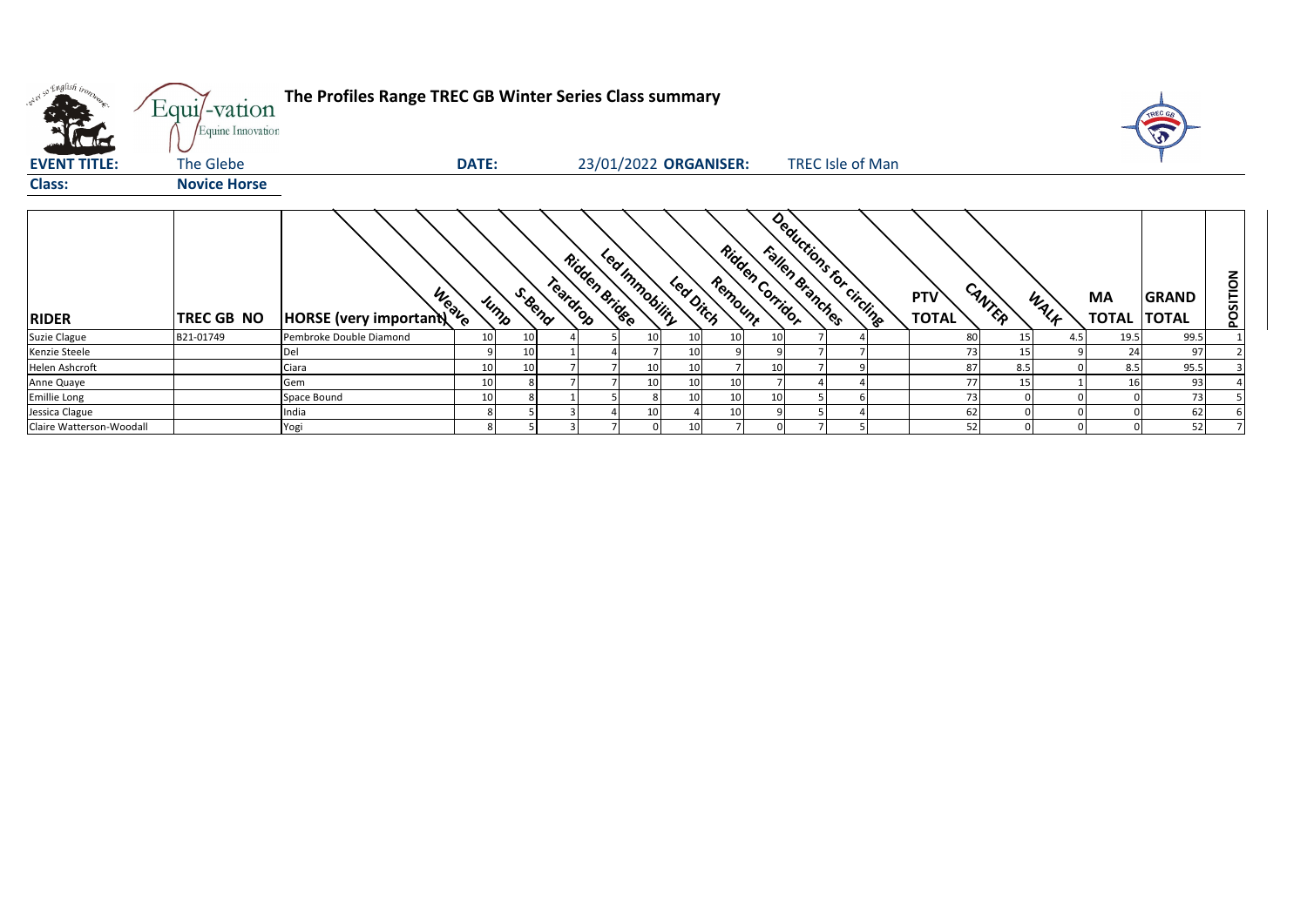| what so English bonn | Equi/-vation<br>Equine Innovation | The Profiles Range TREC GB Winter Series Class summary |              |                 |          |               |                |                       |         |                                    |                         |  |                            |        |      |           | TREC G                             |          |
|----------------------|-----------------------------------|--------------------------------------------------------|--------------|-----------------|----------|---------------|----------------|-----------------------|---------|------------------------------------|-------------------------|--|----------------------------|--------|------|-----------|------------------------------------|----------|
| <b>EVENT TITLE:</b>  | The Glebe                         |                                                        | <b>DATE:</b> |                 |          |               |                | 23/01/2022 ORGANISER: |         |                                    | <b>TREC Isle of Man</b> |  |                            |        |      |           |                                    |          |
| <b>Class:</b>        | <b>Newcomer</b>                   |                                                        |              |                 |          |               |                |                       |         |                                    |                         |  |                            |        |      |           |                                    |          |
| <b>RIDER</b>         | TREC GB NO                        | HORSE (very important)                                 | Weave        | S. Bend<br>Jump | Teardrop | Ridden Bridge | Led Innobility | Leadinch              | Remount | Ridden Corridor<br>Fallen Branches | Deductions for circling |  | <b>PTV</b><br><b>TOTAL</b> | CANTER | WALK | <b>MA</b> | <b>GRAND</b><br><b>TOTAL TOTAL</b> | POSITION |
| Michele Richardson   |                                   | Mr T                                                   | 10           | 10              | 10       |               | 10             | 10                    | 10      | 10                                 |                         |  | 91                         |        |      |           | 91                                 |          |
| Suzie Clague         | B21-01749                         | Pembroke Double Diamond                                | 10           | 10              |          | 10            | 10             | 10                    |         |                                    | 10                      |  | 70                         |        | 15   | 21        | 91                                 |          |
| Helen Ashcroft       |                                   | Ciara                                                  |              | 10              |          |               | 10             | 10                    |         | 9                                  |                         |  | 84                         |        |      |           | 84                                 |          |
| Georgia Smith        | R21-01754                         | Misty                                                  |              | 10              |          |               | 10             |                       | 10      |                                    |                         |  | 72                         |        |      |           | 72                                 |          |
| Eva Boyd             |                                   | Paddy                                                  |              | 10              |          |               | 10             |                       | 10      |                                    |                         |  | 68                         |        |      |           | 68                                 |          |
| Rebecca Norrey       |                                   | <b>Enbarr Harry</b>                                    |              | 10              |          |               | 10             |                       | 10      | 10                                 |                         |  | 64                         |        |      |           | 64                                 |          |
| Sarah Beeley         |                                   | Michael                                                | 10           |                 |          |               |                |                       | 10      | 10                                 |                         |  | 51                         |        |      |           | 56                                 |          |
| Jessica Clague       |                                   | ndia                                                   | 10           |                 |          |               | 10             |                       | 10      |                                    |                         |  | 52                         |        |      |           | 53                                 |          |
| <b>Chris Brooks</b>  |                                   | Yogi                                                   |              |                 |          |               |                |                       |         |                                    |                         |  | 32                         |        |      |           | 32                                 |          |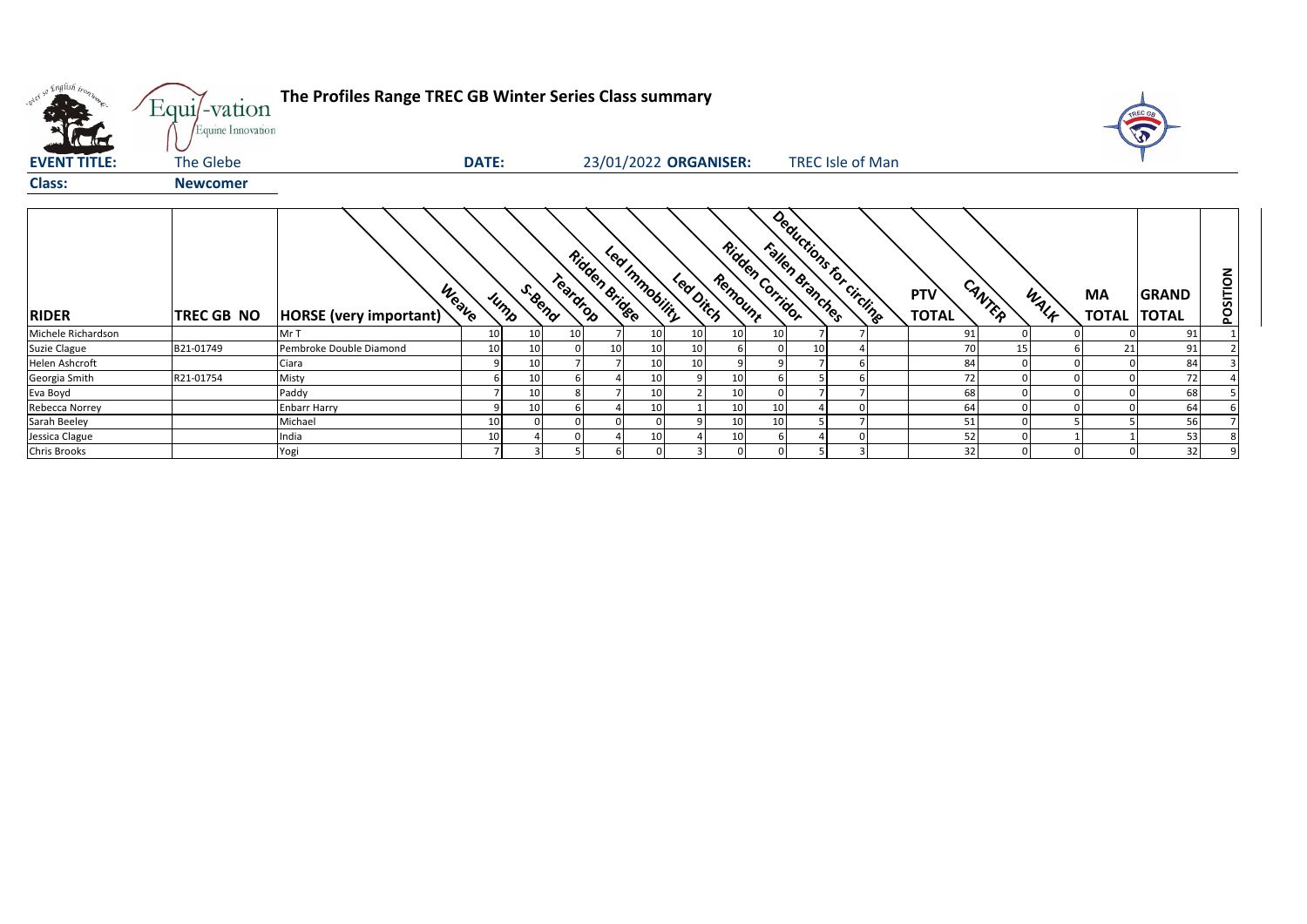| TREC GB             |                   | <b>TREC GB Winter Series Class summary</b> |                 |                |          |               |                 |                 |                            |                                            |  |                            |        |    |      | TREC GA                   |                              |          |
|---------------------|-------------------|--------------------------------------------|-----------------|----------------|----------|---------------|-----------------|-----------------|----------------------------|--------------------------------------------|--|----------------------------|--------|----|------|---------------------------|------------------------------|----------|
| <b>EVENT TITLE:</b> | The Glebe         |                                            | <b>DATE:</b>    |                |          |               |                 |                 | 23/01/2022 ORGANISER:      | <b>TREC Isle of Man</b>                    |  |                            |        |    |      |                           |                              |          |
| <b>Class:</b>       | <b>Pairs</b>      |                                            |                 |                |          |               |                 |                 |                            |                                            |  |                            |        |    |      |                           |                              |          |
| <b>RIDER</b>        | <b>TREC GB NO</b> | Weave<br><b>HORSE</b> (very important)     |                 | S-Bend<br>Jump | Teardrop | Ridden Bridge | Led Immobility  | Leading         | Ridden Corridor<br>Remount | Deductions for circling<br>Fallen Branches |  | <b>PTV</b><br><b>TOTAL</b> | CANTER |    | WALK | <b>MA</b><br><b>TOTAL</b> | <b>GRAND</b><br><b>TOTAL</b> | POSITION |
| Suzie & Claire      |                   |                                            |                 |                |          | 10            | 10 <sup>1</sup> | 10 <sub>1</sub> | 10                         | 10                                         |  |                            | 75     |    |      |                           | 94                           |          |
| Gillian & Sarah     |                   |                                            | 10              |                |          | 10            | 10              |                 | 10                         |                                            |  |                            | 74     |    | 1.5  | 16.5                      | 90.5                         |          |
| Alice & Michelle    |                   |                                            | 10 <sup>1</sup> |                |          |               | 10 <sub>1</sub> |                 | 10                         |                                            |  |                            | 74     | 15 |      |                           | 89                           |          |
| Chris & Claire      |                   |                                            |                 |                |          |               |                 |                 |                            |                                            |  |                            | 54     | 15 |      |                           | 69                           |          |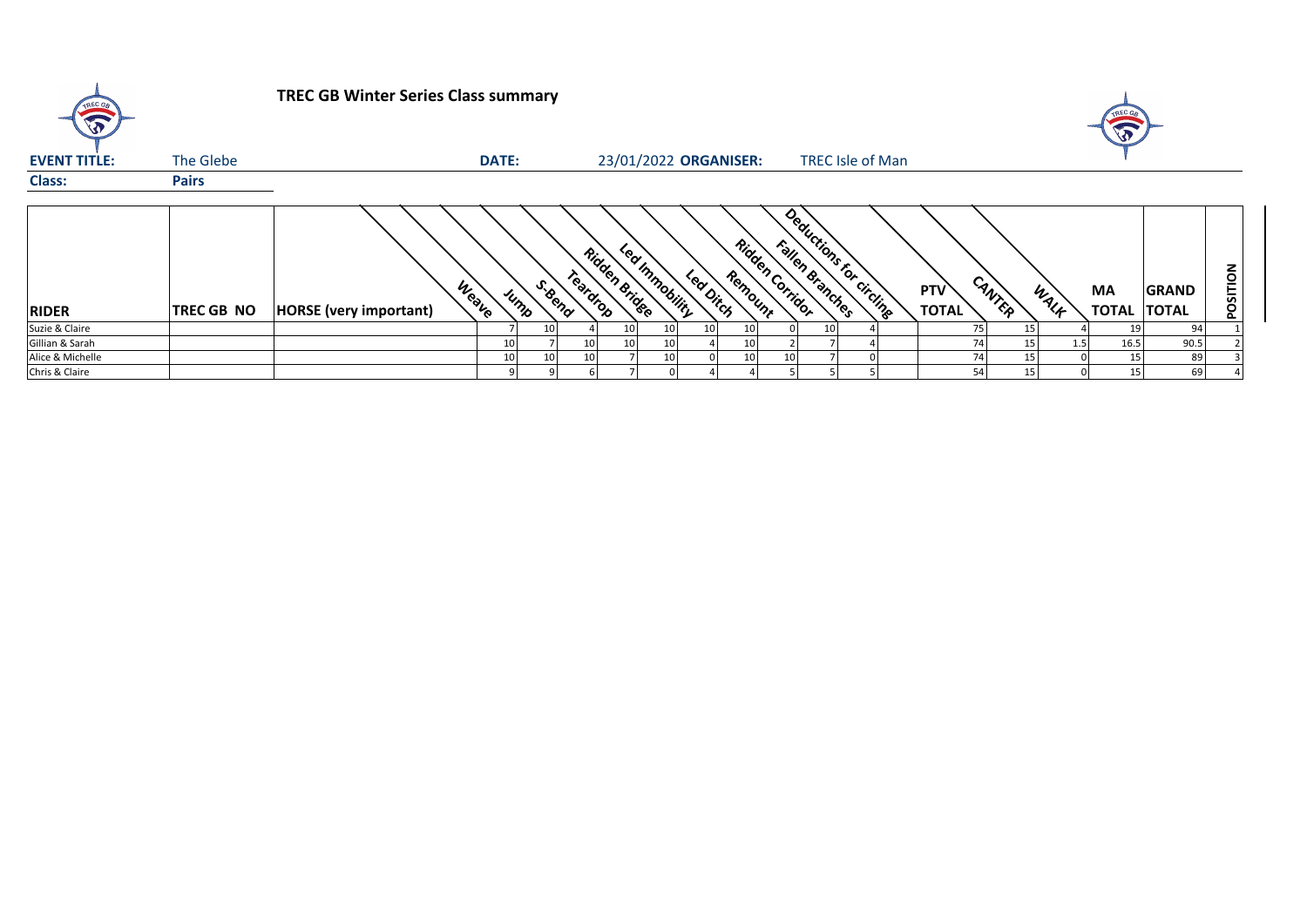| TREC GB             |                | <b>TREC GB Winter Series Class summary</b>    |                 |        |                           |                |                       |         |                 |                 |                        |                     |        |      |                           |                              |                 |
|---------------------|----------------|-----------------------------------------------|-----------------|--------|---------------------------|----------------|-----------------------|---------|-----------------|-----------------|------------------------|---------------------|--------|------|---------------------------|------------------------------|-----------------|
| <b>EVENT TITLE:</b> | The Glebe      |                                               | <b>DATE:</b>    |        |                           |                | 23/01/2022 ORGANISER: |         |                 |                 | TREC Isle of Man       |                     |        |      |                           |                              |                 |
| <b>Class:</b>       | <b>Starter</b> |                                               |                 |        |                           |                |                       |         |                 |                 |                        |                     |        |      |                           |                              |                 |
| <b>RIDER</b>        | TREC GB NO     | <b>Weave</b><br><b>HORSE</b> (very important) | Jump            | S.Bend | Ridden Bridge<br>Teardrop | Led Immobility | Leading               | Remount | Ridden Corridor | Fallen Branches | Deductions for Chinage | PTV<br><b>TOTAL</b> | CANTER | WALK | <b>MA</b><br><b>TOTAL</b> | <b>GRAND</b><br><b>TOTAL</b> | <b>POSITION</b> |
| Alice Teare         |                | Blue                                          | 10              |        |                           | 10             | 10                    | 10      |                 |                 | 10                     | 76                  |        |      |                           | 76                           |                 |
| Rachel Oliphant     |                | Gem                                           | 10 <sup>1</sup> | 10     |                           | 10             | 10                    | 10      |                 |                 |                        | 73                  |        |      |                           | 73                           |                 |
| Gay Cochrane        |                | Harry                                         | 10              | 10     |                           |                | 10                    |         | 10              |                 |                        | 69                  |        |      |                           | 69                           |                 |
| Grace Quilliam      |                | Pagan                                         | 10 <sup>1</sup> | 9      |                           | 10             |                       | 10      |                 |                 |                        | 65                  |        |      |                           | 65                           |                 |
| Rebecca Norrey      |                | <b>Enbarr Harry</b>                           |                 | 10     |                           |                | 10                    |         |                 |                 |                        | 65                  |        |      |                           | 65                           |                 |
| <b>Emillie Long</b> |                | Space Bound                                   | 10              |        |                           | 10             | 10                    | 10      |                 |                 |                        | 62                  |        |      |                           | 62                           |                 |
| Helen Ashcroft      |                | Ciara                                         | 10              |        |                           |                | 10                    |         |                 |                 |                        | 60                  |        |      |                           | 60                           |                 |
| Sarah Beeley        |                | Michael                                       |                 |        |                           |                | 10                    |         | 10              |                 |                        | 52                  |        |      |                           | 52                           |                 |
| Evie Butterworth    |                | Elsa                                          |                 |        |                           | 10             |                       |         |                 |                 |                        | 48                  |        |      |                           | 48                           |                 |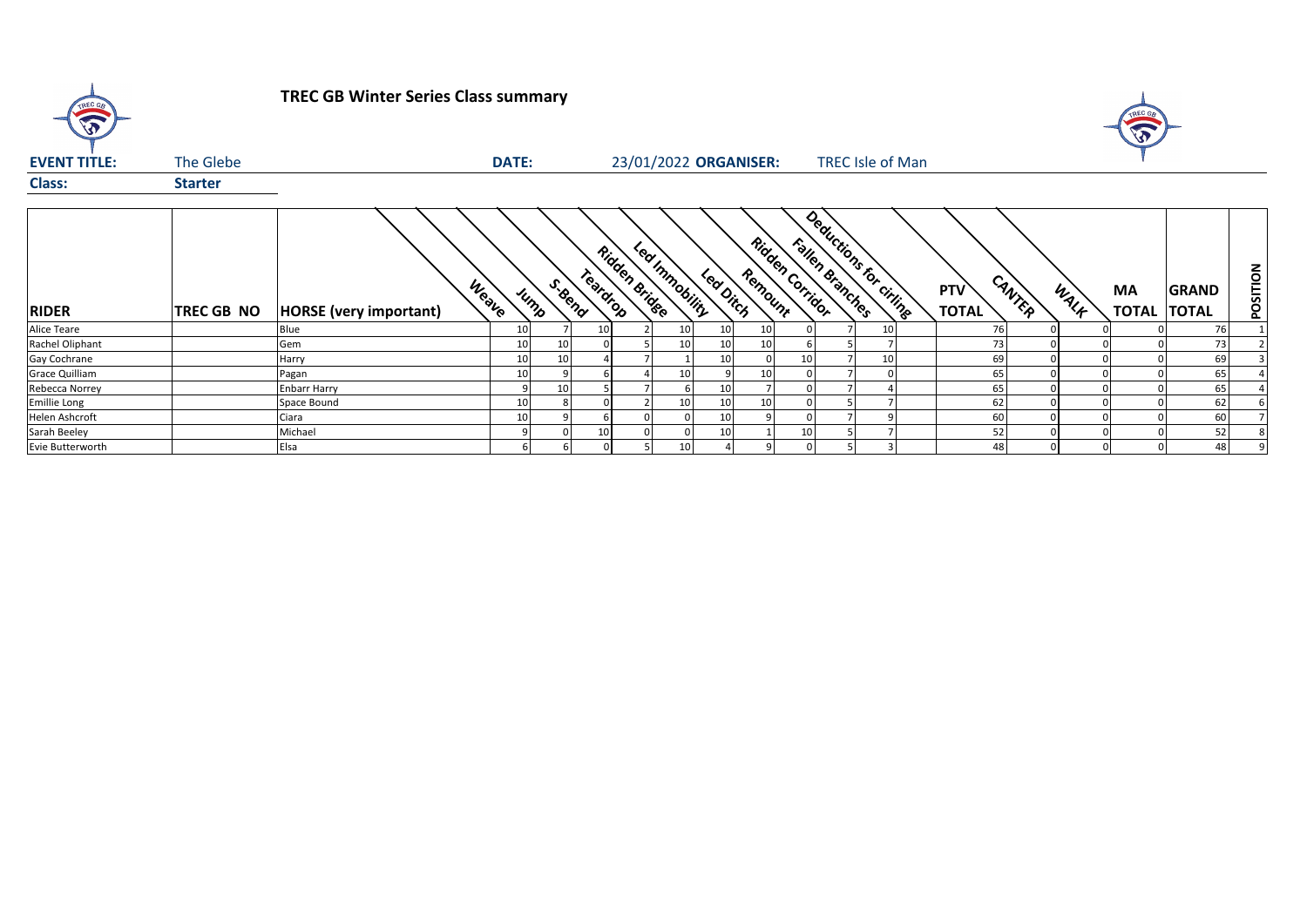## **TREC GB Winter Series Class summary**

## **Please overtype the word obstacle with the obstacle name.**

| <b>EVENT TITLE:</b> | The Glebe         |                                        | DATE:     |                     |            |                | 23/01/2022 ORGANISER: |               |               |                 | TREC Isle of Man        |                            |        |      |                    |                              |          |
|---------------------|-------------------|----------------------------------------|-----------|---------------------|------------|----------------|-----------------------|---------------|---------------|-----------------|-------------------------|----------------------------|--------|------|--------------------|------------------------------|----------|
| Class:              | <b>In Hand</b>    |                                        |           |                     |            |                |                       |               |               |                 |                         |                            |        |      |                    |                              |          |
| <b>RIDER</b>        | <b>TREC GB NO</b> | Weave<br><b>HORSE</b> (very important) | Led Junto | Teardrop<br>S. Bend | Led Bridge | Led Immobility | Led Ditch             | Led Rein Back | Lear Corridor | Fallen Branches | Deductions for circuits | <b>PTV</b><br><b>TOTAL</b> | CANTER | WALF | MA<br><b>TOTAL</b> | <b>GRAND</b><br><b>TOTAL</b> | POSITION |
| Alice Teare         |                   | Blue                                   |           |                     |            | 10             | 10                    |               |               |                 |                         |                            |        |      |                    | 81                           |          |
| Rachel Ranson       |                   | Mini                                   |           | 10                  |            |                |                       |               |               |                 | 10                      | 77                         |        |      |                    | 77                           |          |
| Eva Boyd            |                   | Paddy                                  |           |                     |            | 10             |                       |               |               |                 | 10 <sup>1</sup>         | 64                         |        |      |                    | 64                           |          |
| Evie Butterworth    |                   | Elsa                                   |           |                     |            | 10             |                       |               |               |                 |                         | 47                         |        |      |                    | 47                           |          |
| Jody Quayle         |                   | Sierra                                 |           |                     |            |                |                       |               |               |                 |                         | 22                         |        |      |                    | 22                           |          |